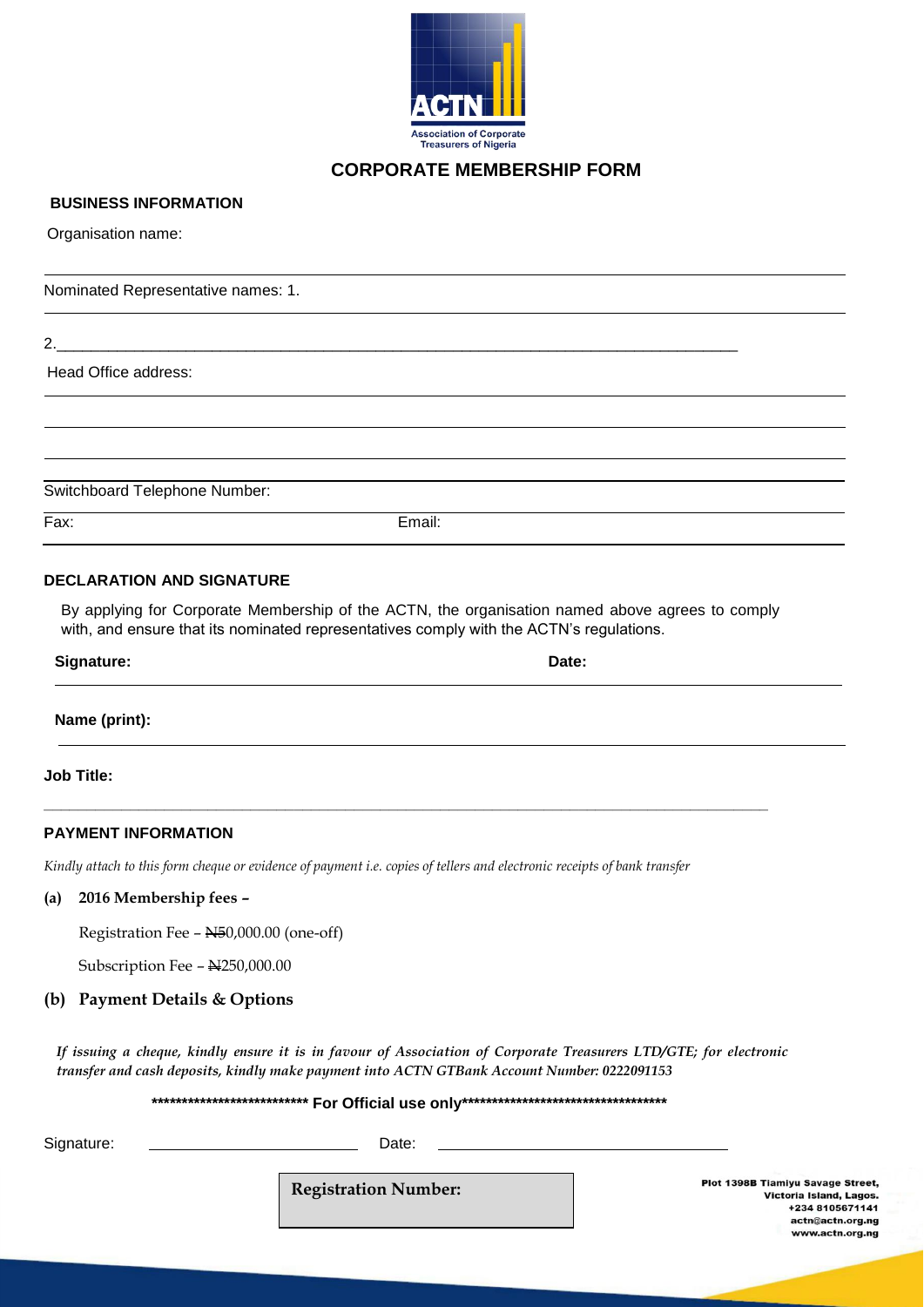

### **TO BE COMPLETED BY NOMINATED CORPORATE REPRESENTATIVE**

| <b>PERSONAL DETAILS</b>                    |                                                                                                                                                                                             |
|--------------------------------------------|---------------------------------------------------------------------------------------------------------------------------------------------------------------------------------------------|
| Surname:                                   |                                                                                                                                                                                             |
| First                                      |                                                                                                                                                                                             |
| Name(s):                                   | Date of Birth:                                                                                                                                                                              |
| Qualifications:                            |                                                                                                                                                                                             |
| <b>BUSINESS DETAILS</b>                    |                                                                                                                                                                                             |
| Job Title:                                 |                                                                                                                                                                                             |
| Office Address:                            |                                                                                                                                                                                             |
|                                            |                                                                                                                                                                                             |
| Direct Telephone:                          | Mobile (work):                                                                                                                                                                              |
| Fax:                                       | Email:                                                                                                                                                                                      |
| Main areas of responsibility:              |                                                                                                                                                                                             |
| Name & Title of person to whom you report: |                                                                                                                                                                                             |
|                                            |                                                                                                                                                                                             |
| <b>HOME DETAILS</b>                        |                                                                                                                                                                                             |
| Home Address:                              |                                                                                                                                                                                             |
|                                            | I agree that, as a Corporate Representative, I will abide by the ACTN's regulations and the Ethical Code<br>and other Rules as made from time to time by the Governing Council of the ACTN. |
| Signature:                                 | Date:                                                                                                                                                                                       |
|                                            |                                                                                                                                                                                             |
|                                            | <b>Plot 1398B Tiamiyu Savage</b><br>Victoria Island,                                                                                                                                        |

Street, Lagos. +234 8105671141 actn@actn.org.ng<br>www.actn.org.ng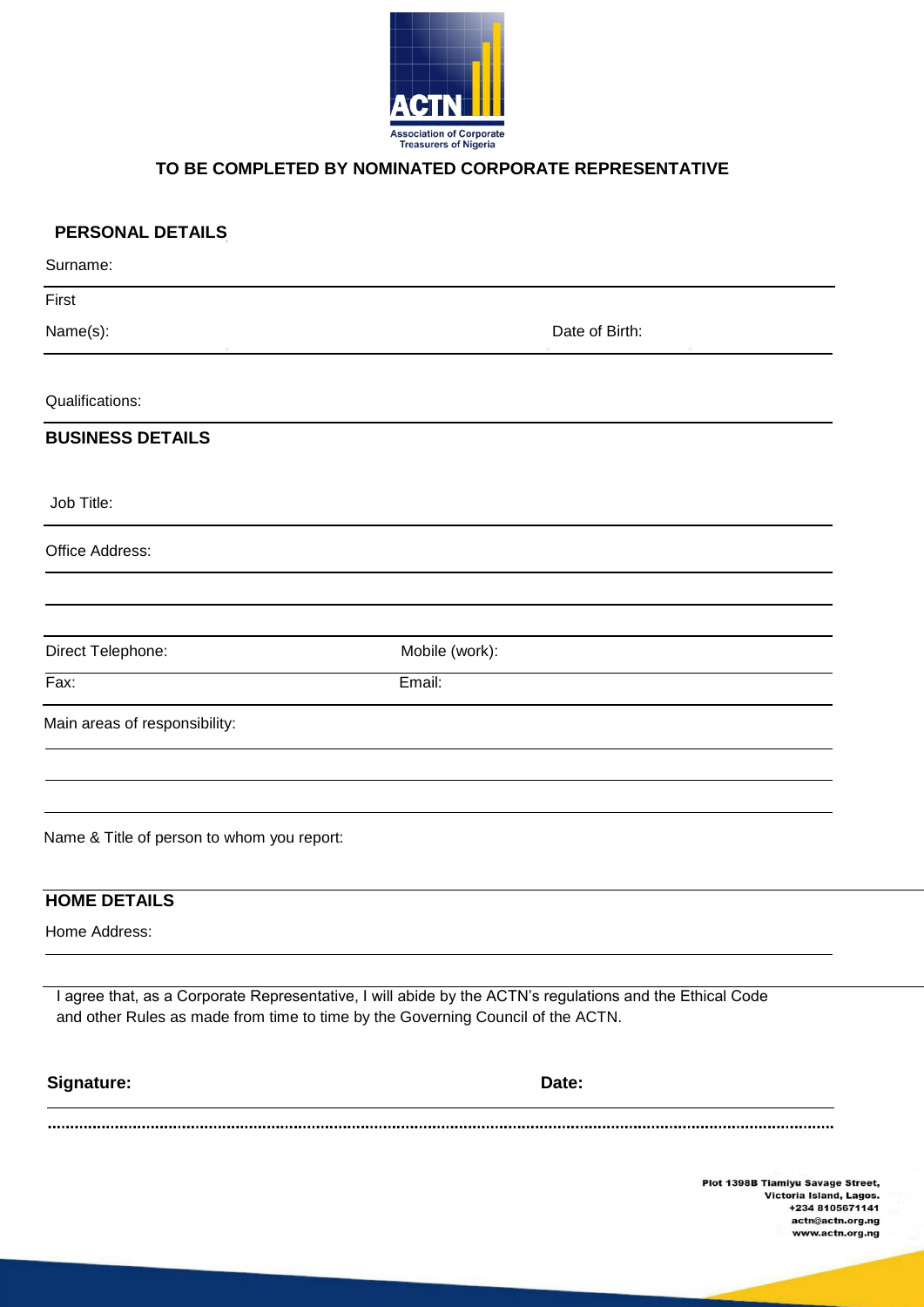



| <b>INDIVIDUAL MEMBERSHIP FORM</b>                                                                                                                                                                                                                                     |                    |                                                                                                                       |  |  |
|-----------------------------------------------------------------------------------------------------------------------------------------------------------------------------------------------------------------------------------------------------------------------|--------------------|-----------------------------------------------------------------------------------------------------------------------|--|--|
| <b>Qualification Criteria</b><br>To qualify to register, an individual must be or have held one of the following positions in a non-bank<br>corporate organization or in the public sector;<br><b>Corporate Treasurer</b><br><b>Finance Manager</b><br>$\blacksquare$ |                    |                                                                                                                       |  |  |
| <b>Treasury Manager</b><br>$\blacksquare$                                                                                                                                                                                                                             |                    |                                                                                                                       |  |  |
| <b>Risk Manager</b><br>٠                                                                                                                                                                                                                                              |                    |                                                                                                                       |  |  |
| <b>Investment Manager</b>                                                                                                                                                                                                                                             |                    |                                                                                                                       |  |  |
| <b>Financial Controller</b>                                                                                                                                                                                                                                           |                    |                                                                                                                       |  |  |
| <b>Chief Financial Officer</b><br>$\blacksquare$                                                                                                                                                                                                                      |                    |                                                                                                                       |  |  |
| (Duly completed forms should be submitted to the ACTN Secretariat or mailed to Patrick.ajunwoko@actn.org.ng)                                                                                                                                                          |                    |                                                                                                                       |  |  |
| <b>Personal Information</b>                                                                                                                                                                                                                                           |                    |                                                                                                                       |  |  |
|                                                                                                                                                                                                                                                                       |                    |                                                                                                                       |  |  |
| Home Address:                                                                                                                                                                                                                                                         |                    | <u> 1989 - Johann Harry Harry Harry Harry Harry Harry Harry Harry Harry Harry Harry Harry Harry Harry Harry Harry</u> |  |  |
| City:<br><u> 1980 - Johann Barbara, martin amerikan basar personal dan basar personal dan basar personal dan basar personal </u>                                                                                                                                      |                    | State:                                                                                                                |  |  |
| Mobile Phone: ————————————————————                                                                                                                                                                                                                                    |                    |                                                                                                                       |  |  |
|                                                                                                                                                                                                                                                                       |                    |                                                                                                                       |  |  |
| Degree/Professional Qualifications:                                                                                                                                                                                                                                   |                    |                                                                                                                       |  |  |
| Number of years of post-qualification                                                                                                                                                                                                                                 |                    |                                                                                                                       |  |  |
| Send correspondences to: Home<br>$\Box$                                                                                                                                                                                                                               | Business $\square$ |                                                                                                                       |  |  |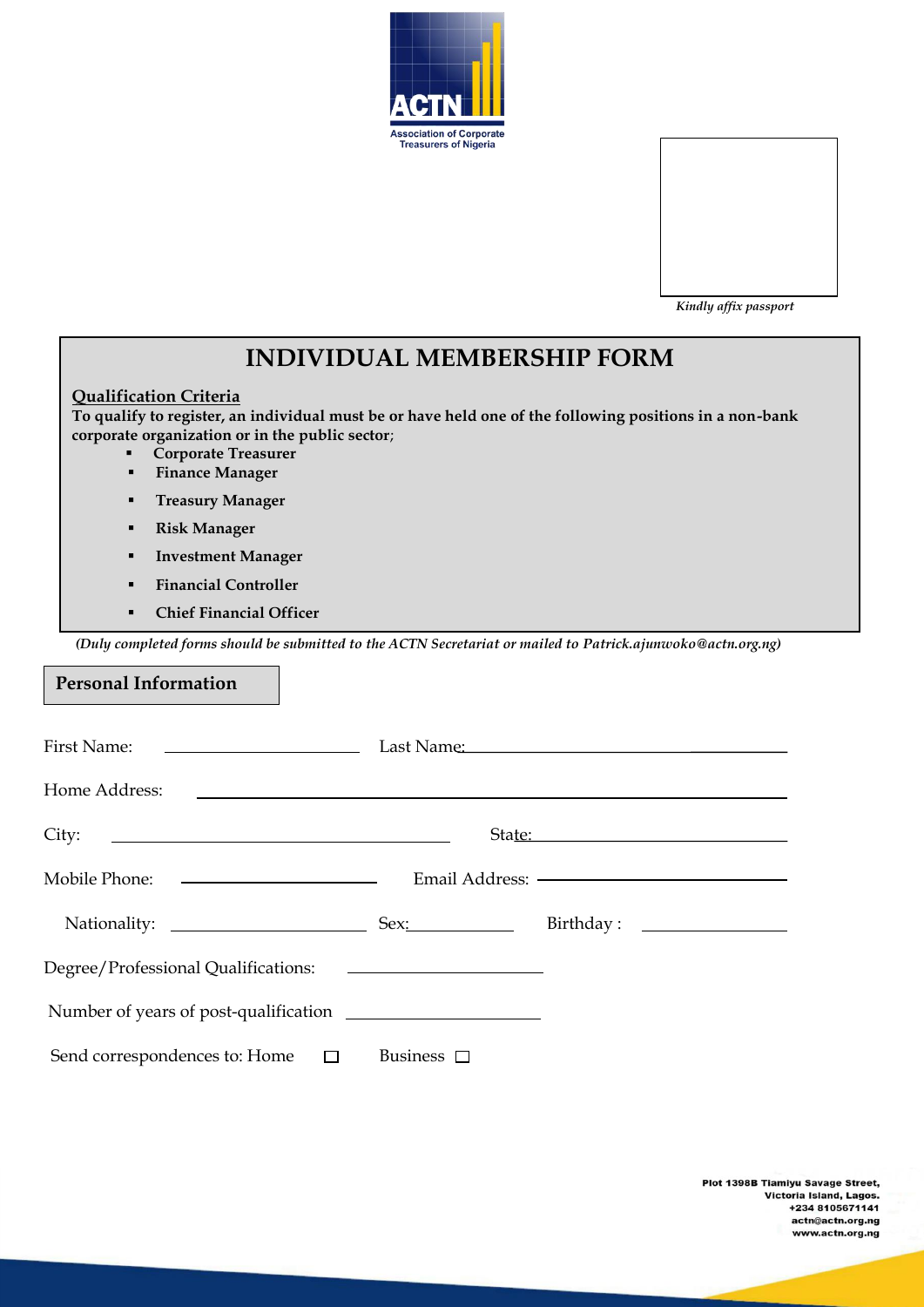

# **Business Information**

.

| Industry:                                                                                                                                       | <u> 1989 - Johann Barn, amerikansk politiker (d. 1989)</u>                                                                                                                                                                           |                                                                                                                               |
|-------------------------------------------------------------------------------------------------------------------------------------------------|--------------------------------------------------------------------------------------------------------------------------------------------------------------------------------------------------------------------------------------|-------------------------------------------------------------------------------------------------------------------------------|
| <b>Current Employer</b>                                                                                                                         | <u> 1980 - Andrea Station Barbara, actor a component de la componentación de la componentación de la componentació</u>                                                                                                               |                                                                                                                               |
| Position/Title:                                                                                                                                 | ,我们也不会有什么。""我们的人,我们也不会有什么?""我们的人,我们也不会有什么?""我们的人,我们也不会有什么?""我们的人,我们也不会有什么?""我们的人                                                                                                                                                     |                                                                                                                               |
| <b>Business Address:</b>                                                                                                                        | <u>some started and the started and the started and the started and the started and the started and the started and the started and the started and the started and the started and the started and the started and the started </u> |                                                                                                                               |
| City:                                                                                                                                           | State:                                                                                                                                                                                                                               | the control of the control of the control of the control of the control of                                                    |
| <b>Business Phone:</b><br><u> 1989 - Johann Harry Harry Harry Harry Harry Harry Harry Harry Harry Harry Harry Harry Harry Harry Harry Harry</u> |                                                                                                                                                                                                                                      |                                                                                                                               |
| <b>Sponsor/Reference</b>                                                                                                                        |                                                                                                                                                                                                                                      |                                                                                                                               |
| managerial experience in applicable fields and a direct supervisor to applicant)                                                                | (Applicants should provide details and obtain sign off from appropriate professional referees with no less than five years                                                                                                           |                                                                                                                               |
|                                                                                                                                                 |                                                                                                                                                                                                                                      |                                                                                                                               |
|                                                                                                                                                 |                                                                                                                                                                                                                                      |                                                                                                                               |
| <b>Candidate's Declaration</b>                                                                                                                  |                                                                                                                                                                                                                                      |                                                                                                                               |
| I hereby certify that the details provided by me in this form are accurate and suitable for use.                                                |                                                                                                                                                                                                                                      |                                                                                                                               |
|                                                                                                                                                 |                                                                                                                                                                                                                                      |                                                                                                                               |
| <b>Payment Information</b>                                                                                                                      |                                                                                                                                                                                                                                      |                                                                                                                               |
|                                                                                                                                                 | Kindly attach to this form cheque or evidence of payment i.e. copies of tellers and electronic receipts of bank transfer                                                                                                             |                                                                                                                               |
| Membership fees -<br>(c)                                                                                                                        |                                                                                                                                                                                                                                      |                                                                                                                               |
| Registration Fee - N10,000.00 (one-off)                                                                                                         |                                                                                                                                                                                                                                      |                                                                                                                               |
| Annual Subscription Fee - N50,000.00                                                                                                            |                                                                                                                                                                                                                                      |                                                                                                                               |
| (d) Payment Details & Options                                                                                                                   |                                                                                                                                                                                                                                      |                                                                                                                               |
|                                                                                                                                                 | If issuing a cheque, kindly ensure it is in favour of Association of Corporate Treasurers LTD/GTE; for electronic<br>transfer and cash deposits, kindly make payment into ACTN GTBank Account Number: 0222091153                     |                                                                                                                               |
|                                                                                                                                                 |                                                                                                                                                                                                                                      |                                                                                                                               |
| Signature:<br><u> 1980 - Johann Barbara, martin a</u>                                                                                           | Date:                                                                                                                                                                                                                                |                                                                                                                               |
|                                                                                                                                                 | <b>Registration Number:</b>                                                                                                                                                                                                          | <b>Plot 1398B Tiamiyu Savage Street,</b><br>Victoria Island, Lagos.<br>+234 8105671141<br>actn@actn.org.ng<br>www.actn.org.ng |